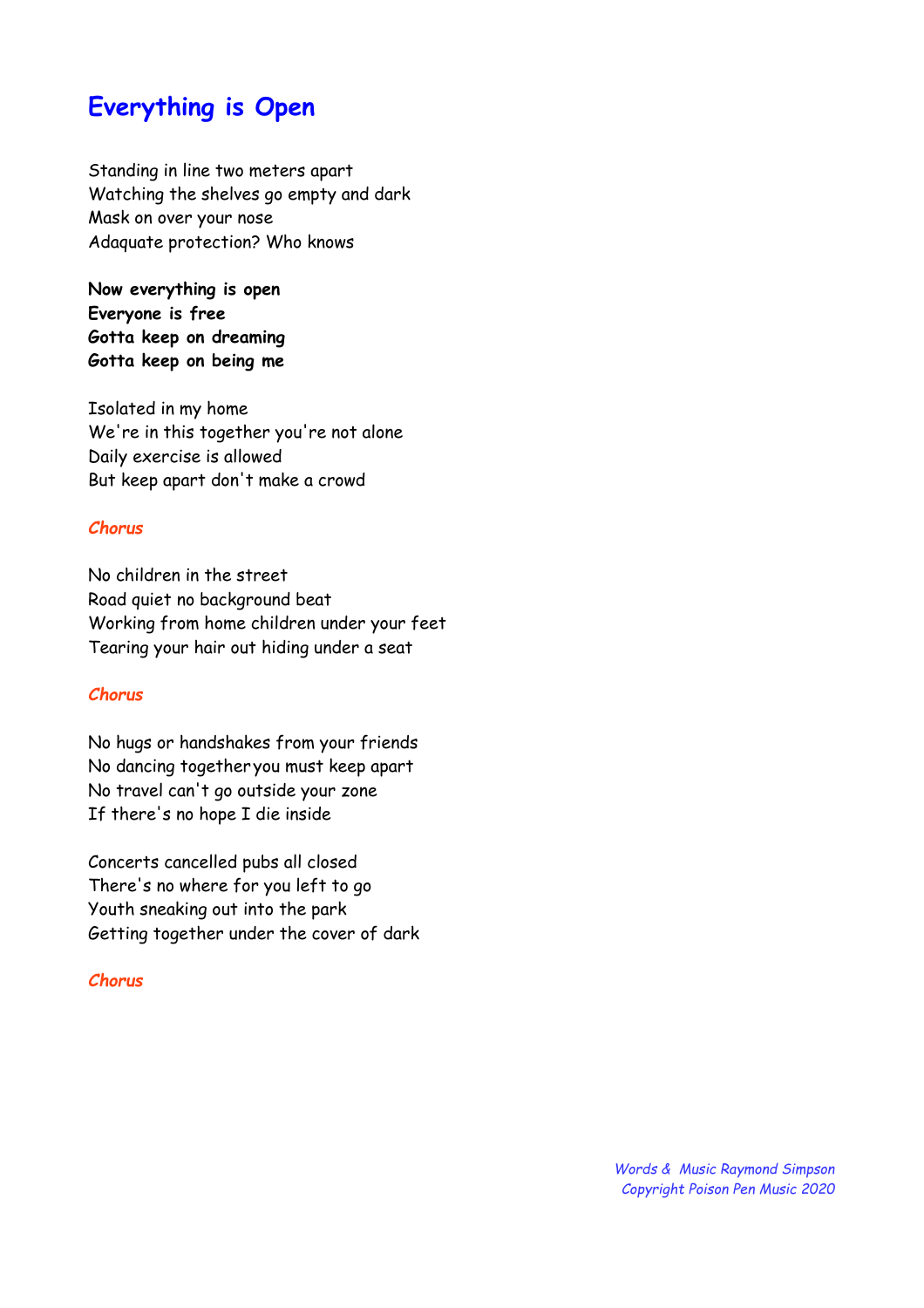# **We weren't expecting this**

We were expecting, maybe Little green men From a parallel universe With no sense of 'when' Or a spirit from the past Come to walk the earth again

#### *But we weren't expecting this, No we weren't expecting this,We weren't expecting this*

We worried about the scientists An experiment gone wrong In some antiseptic institute They were guessing all along Adding molecule to molecule Till the strings became too long

#### **Chorus**

We scanned the sky for conquerors Shape shifters and the like Sent from far off galaxies And keen to pick a fight Over every drop of water And every beam of light

#### **Chorus**

A thousand leagues beneath the waves Light years across the sky A hole in time, a halting rhyme A creature born to die We were waiting patiently For the signal to come through

#### **Chorus**

Reading science fiction has been a passion of mine But reality has always been stranger than fiction don't you find

#### **Chorus**

We knew that you'd creep back some day Carried on the wind From pole to pole across continents That the battle would begin The fight to beat the golden crown The fight to breathe again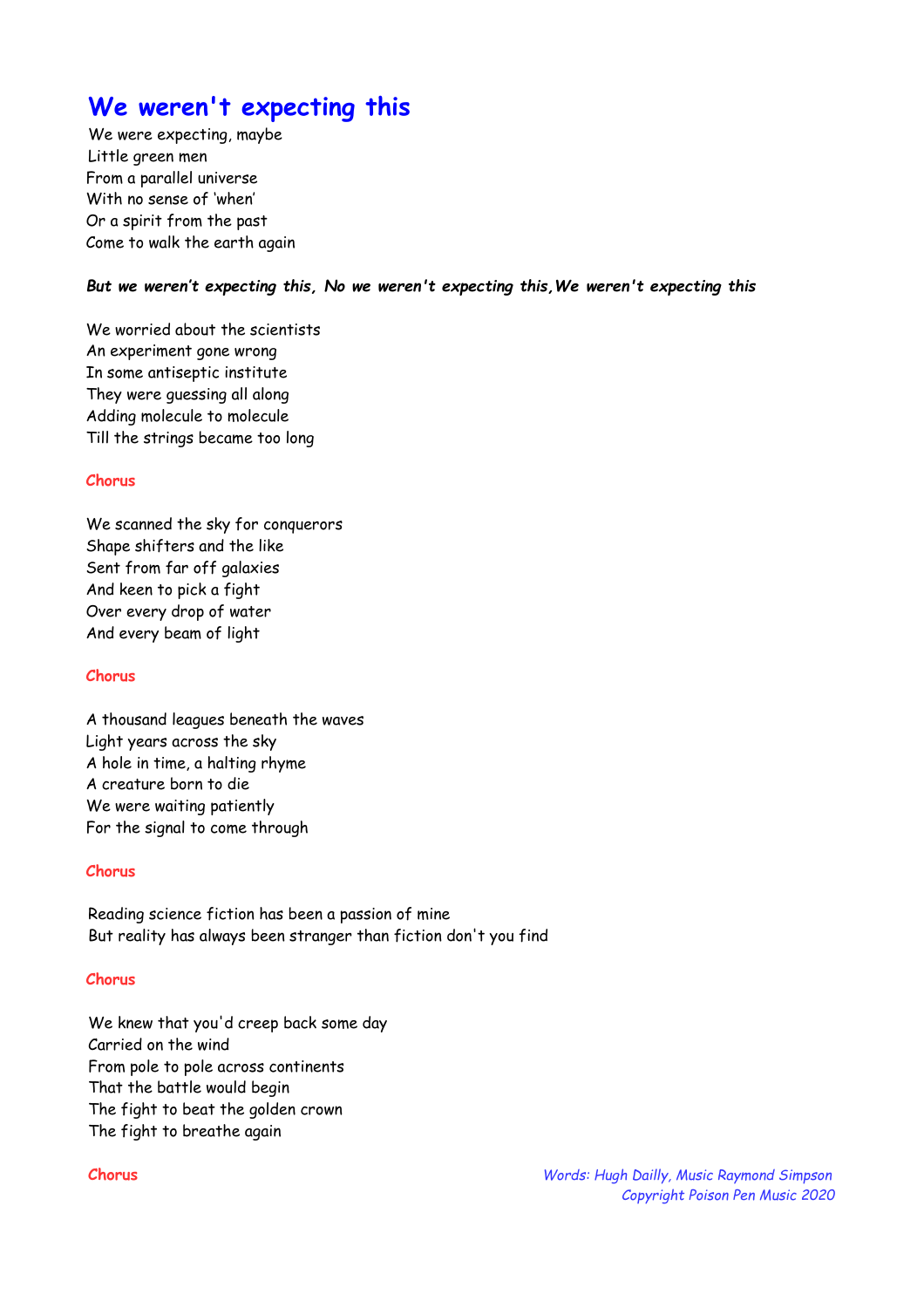## **Says Who**

This thing will never get off the ground This thing will never fly This thing is heavier than air This thing was born to die

Says who? Says who? Says who? Says who?

This thing is guaranteed to sink This thing you call a boat This thing is shipping water This thing will never float Says who? Says who? Says who? Says who?

#### **Tired of listening to the same old words from you** *Time to take another look time to push on through*

You'll never amount to a hill of beans You'll end up nothing much You'll never have a lot to say You'll always lack that touch Says who? Says who? Says who? Says who?

You'll never be inside the tent You'll always be outside You'll always be the bridesmaid You'll never be the bride Says who? Says who? Says who? Says who?

Chorus

Time to add it up again Time to do the math Time to take the steepest road Time to go another path Says who? Says who? Says who? Says who?

Time to say a fond farewell Time to leave the past Time to say goodbye to this Time has come at last Says who? Says who? Says who? Says who?

Chorus

Says who? Says who? Says who? Says who?

*Words Hugh Dailly, Music Raymond Simpson Copyright Poison Pen Music 2020*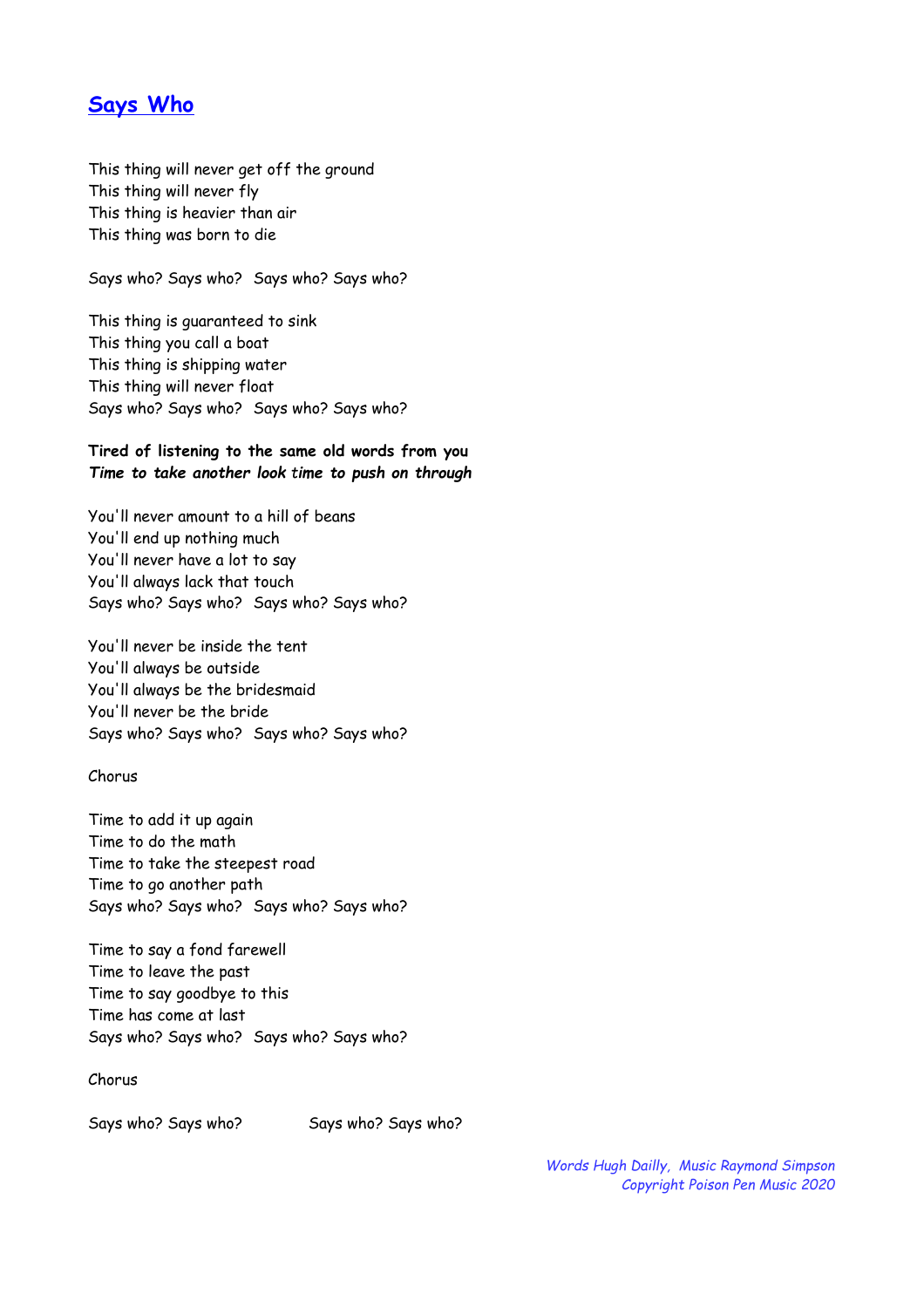## *That Pale Blue Dot*

*Take a look at that pale blue dot That's here, that's home, that's all we've got That's everyone you've ever loved Every being who ever was*

Speck of dust in a sunbeam And all the world's a stage All our joy and suffering Our dignity and rage Every saint and sinner Whoever played a part Every poor soul, every king Every ending, every start

#### *Chorus*

Every mother, every father Every child who draws a breath The fire flickering in the cave The footsteps on the earth Every hunter every gatherer In the darkness of the night And every blind dictator Who's certain that he's right

#### *Chorus*

That lonely spark in the cosmos That shimmers in the dark Is the only home we'll ever know Together or apart The armies of the night may march Coming ready or not Take another look at that speck of dust It's the only one we've got

#### *Chorus*

*Is there anybody out there Who's looking down at me Are we frightened to be alone Scared of what we see*

#### *Chorus*

*Instrumental chorus*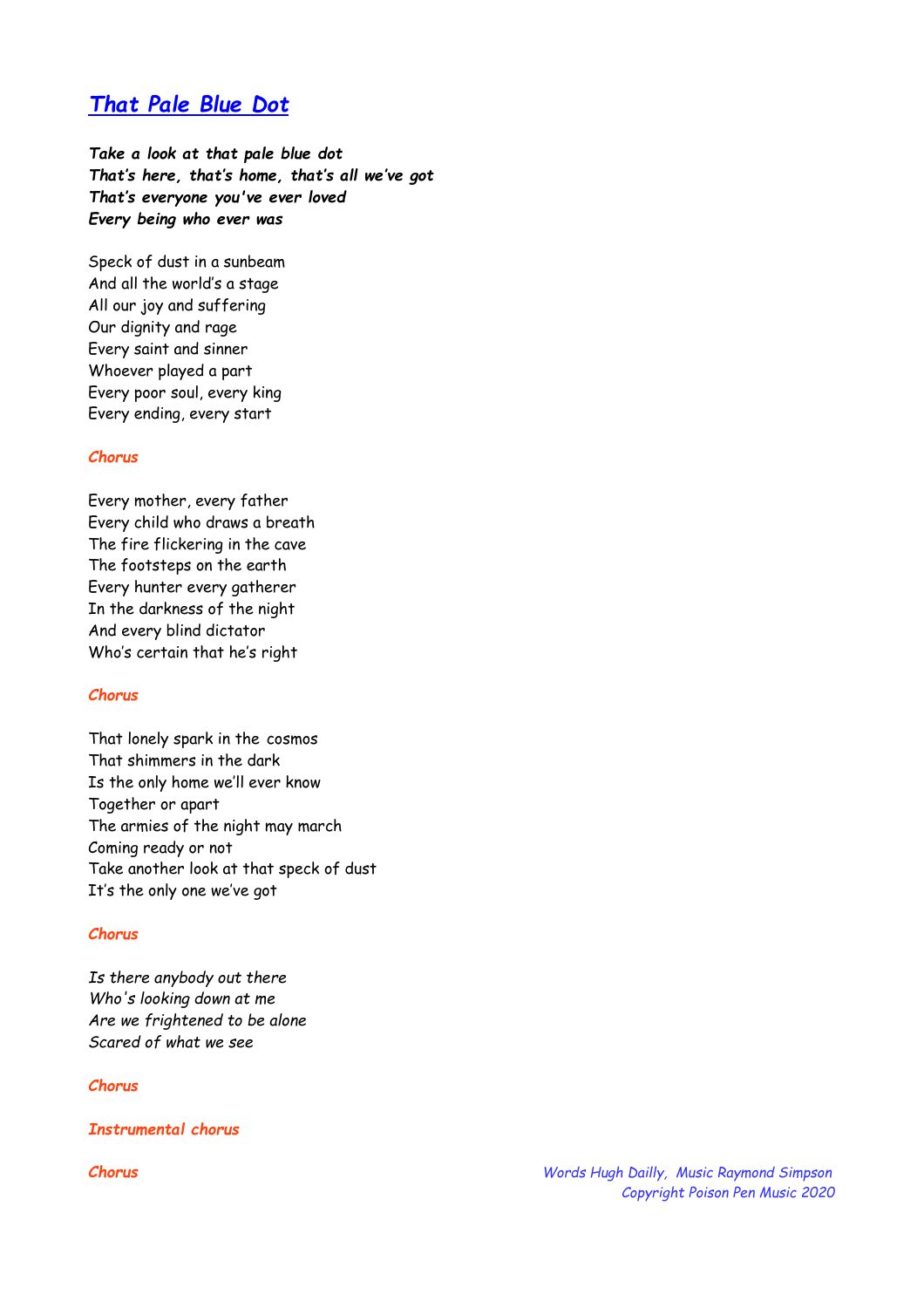## *House Arrest*

Asked the big man he knows best Said place her under house arrest Only if she passes the final test Restricted to the very best

If she speaks the truth and forgets the rest Will her days be sunlit and her nights be blessed Only if she passes the final test Restricted to the very best

*Be still my beating heart Be still my beating heart Be still my beating heart*

This town's too quiet this town's a mess The dead out walking in their Sunday best You'll make an appearance but you have to stress All things considered you couldn't care less

#### *Chorus*

Hold still my beating heart This is no time to start tearing the world apart Breathe deep, count to ten Hold still and the world will start to spin again

#### **Instrumental verse**

Going round in circles turn the other cheek Inherit the earth if you just stay meek The Big man can help you knows what's best Solitary confinement under house arrest

#### *Chorus*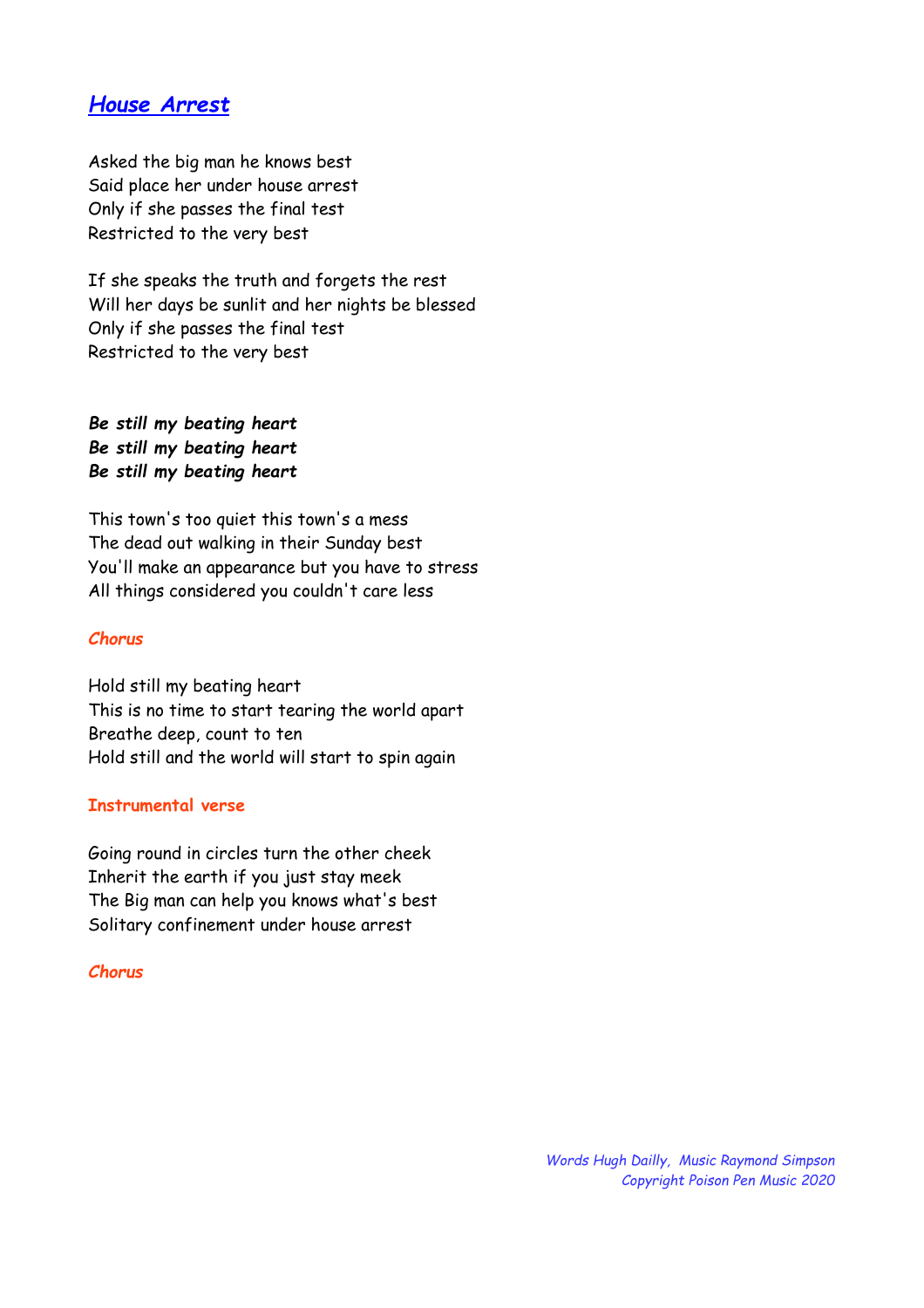## *Pay the Ferryman*

Life on the ocean has suited me Travelling to cape hope and Zanzibar Meeting exciting exotic people In lands that you didn't know were there

But that fall from the mast has ended me Body broken and bleeding fast I'll no longer shout "Land Ahoy" From the crows nest on the main mast

*Visions of darkness is all I see No moon to be seen in the sky I'll not see the morning tide again Nor the seagulls flying high*

Lay a blanket over me Stay and keep me company The light is beginning to fade Think that I'm on my way

### *Chorus*

Place my body on a plank And put two pennies on my eyes I need to pay the Ferryman In order to reach the other side

#### *Chorus*

*Words & Music Raymond Simpson Copyright Poison Pen Music 2020*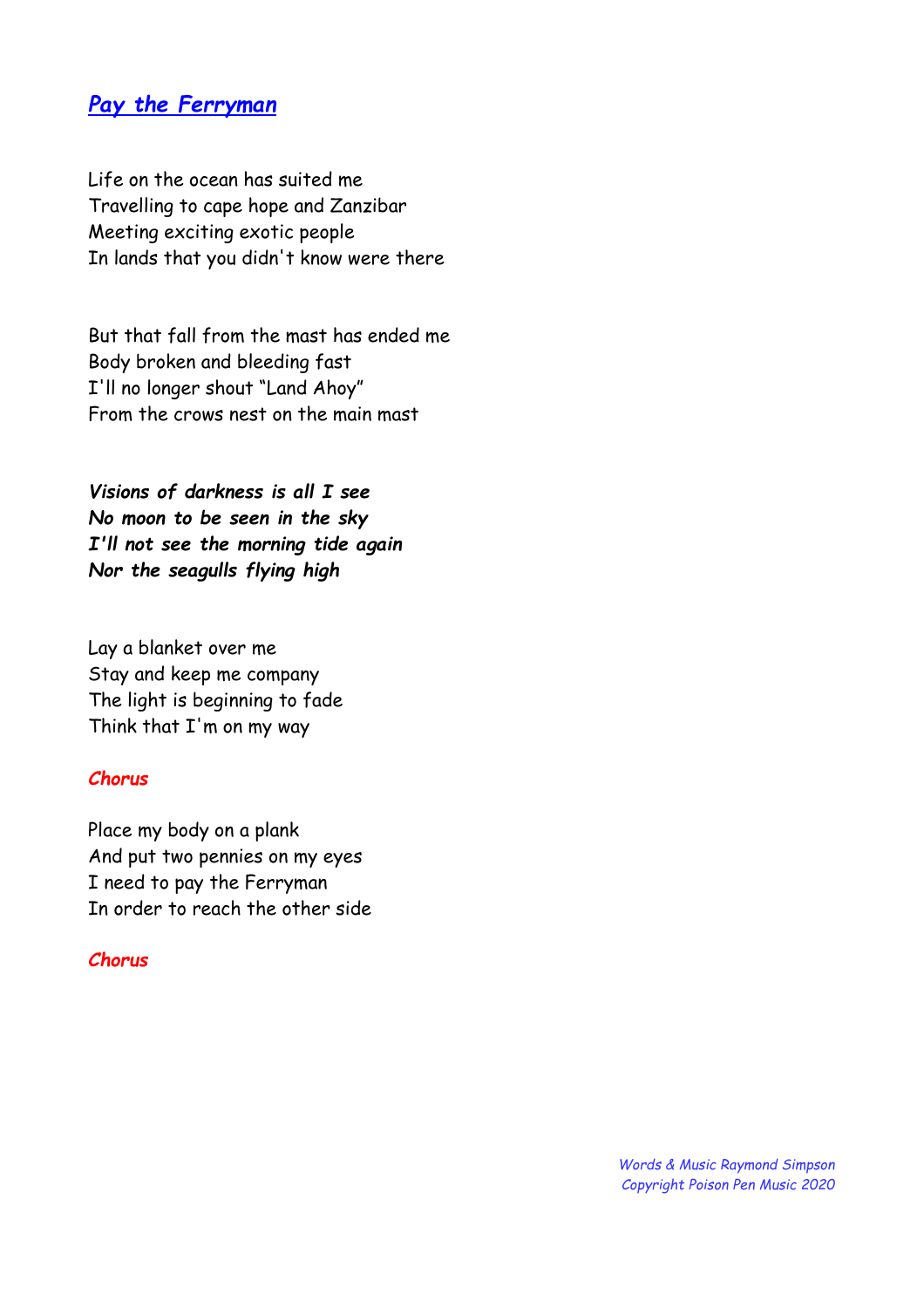## *Invisible*

No-one can see me any more No-one can hear me when my feet hit the floor Walking like a spectre through the streets of the town No-one looks my way no-one sees my frown I'm still breathing over here I'm still breathing over here

No-one is interested in what I've got to say No-one cares about getting in my way I'm treated with disdain I'm not relevant any more Don't even try to communicate find out if I know the score I'm still breathing over here I'm still breathing over here

It wasn't always this way I used to have respect But everything fades Slowly away

#### **Instrumental**

You keep on trying to keep me alive Just do what your told if you want to survive Your invisible to everyone as far as they're concerned Keep paying your dues don't expect anything in return I'm still breathing over here I'm still breathing over here I'm still breathing over here I'm still breathing over here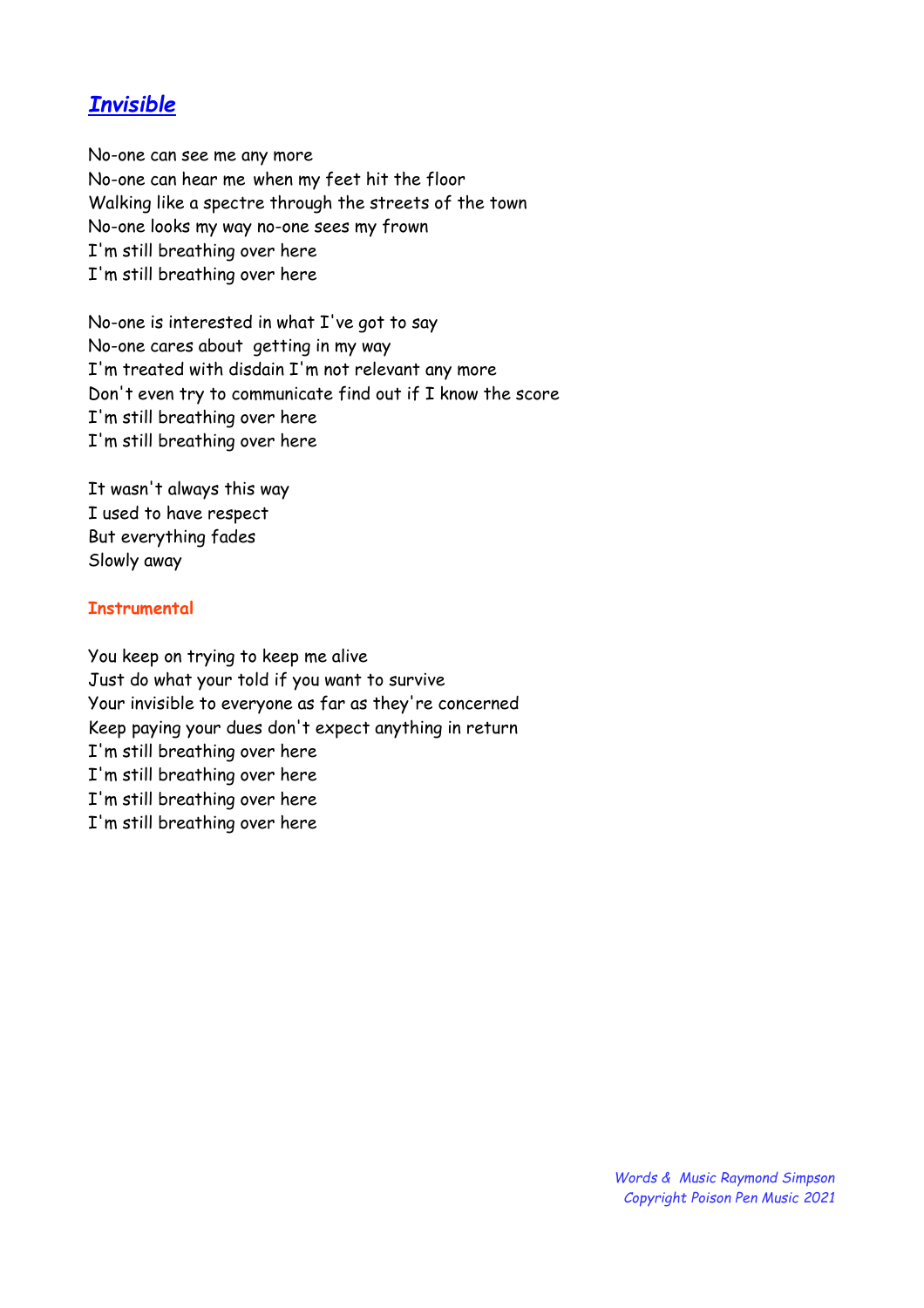## *Seconds Out*

Come out fighting don't drop your guard See his fear hit that sucker hard Fill that ring pin him to the ropes You're the last man standing our last great hope

No neutral corners any more The world is watching and so is his whore The crowd is restless sensing blood Need to land that killer punch

**Seconds out one two three You'll never get him to agree You've got to knock him out You've got to knock him out**

Keep on dancing keep your hands up high Keep jabbing and shuffling keep your powder dry Left hook, right hook sweet uppercut Below the belt? Who gives a fuck

#### *Chorus*

*It's the economy stupid shut up man Senile dementia it's part of the plan Is anyone listening got my fingers in my ears Will the last man standing dry my tears*

*Might be a heavyweight Might be featherlight Almost but not quite For your delectation and delight*

#### *Instrumental verse*

#### *Chorus*

Seconds out final round Trading punches he's going down Sweet combination one two three Somebody up there must like me

#### *Chorus*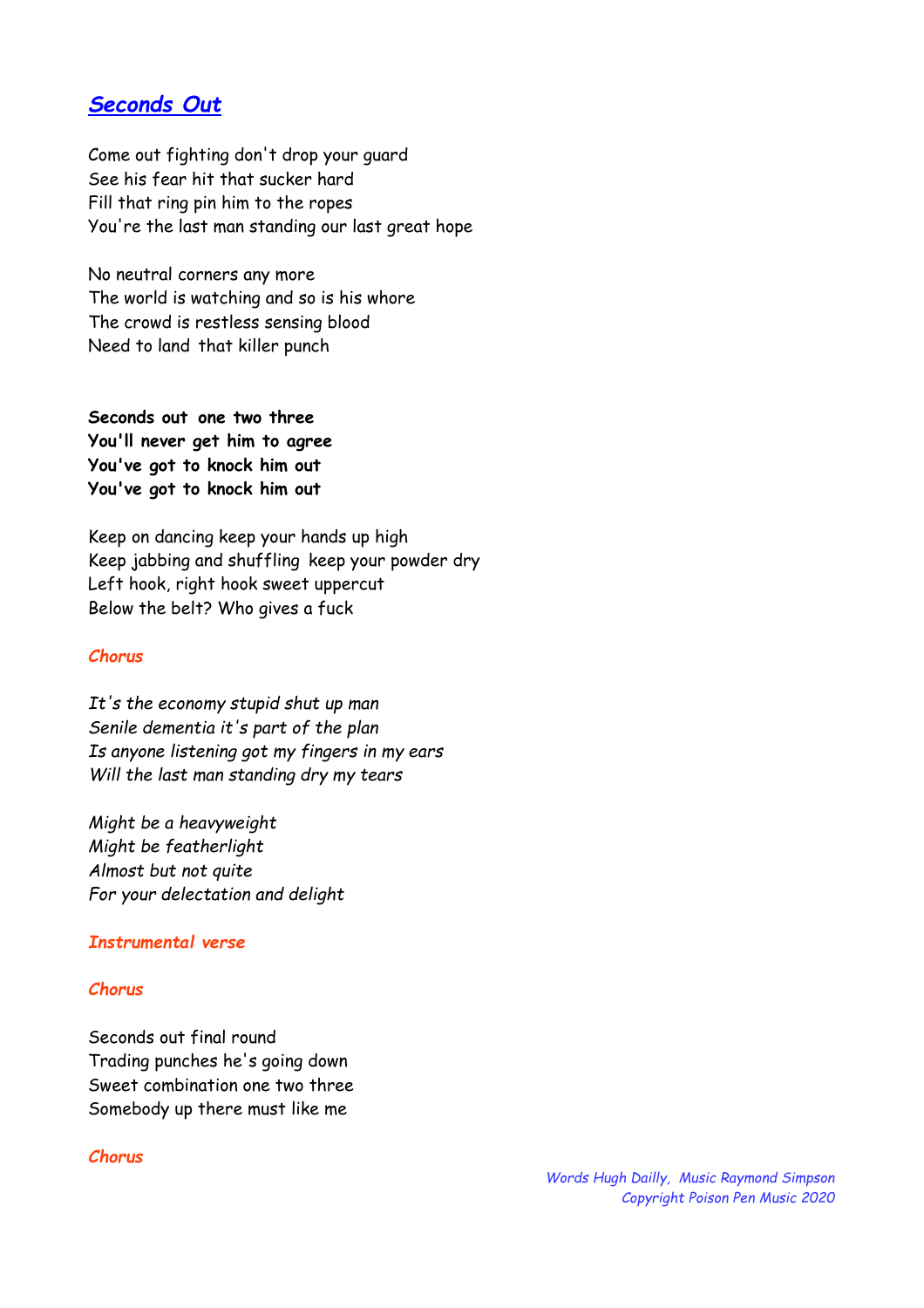## *Self Isolation*

Been living here on my own Forgotten for how long Keeping out of everyones way

Until the dangers passed It's all that we ask But somehow it's all around the wrong way

*I'm not afraid to pass from here I've lived here for many a year And if it's time to go You're welcome here*

Don't want to see the kids not go to school Not shake hands with some drunken fools Fearing crowds and my fellow man

#### *Chorus*

So bring back the football Sing with the crowds at the SEC These are the things that made life worthwhile

#### *Chorus*

*It's natues way to make more room For the young ones who are coming through*

*So don't make a fuss over me Trying to keep me alive It's time to join the other side*

#### *Chorus*

*Words & Music Raymond Simpson Copyright Poison Pen Music 2020*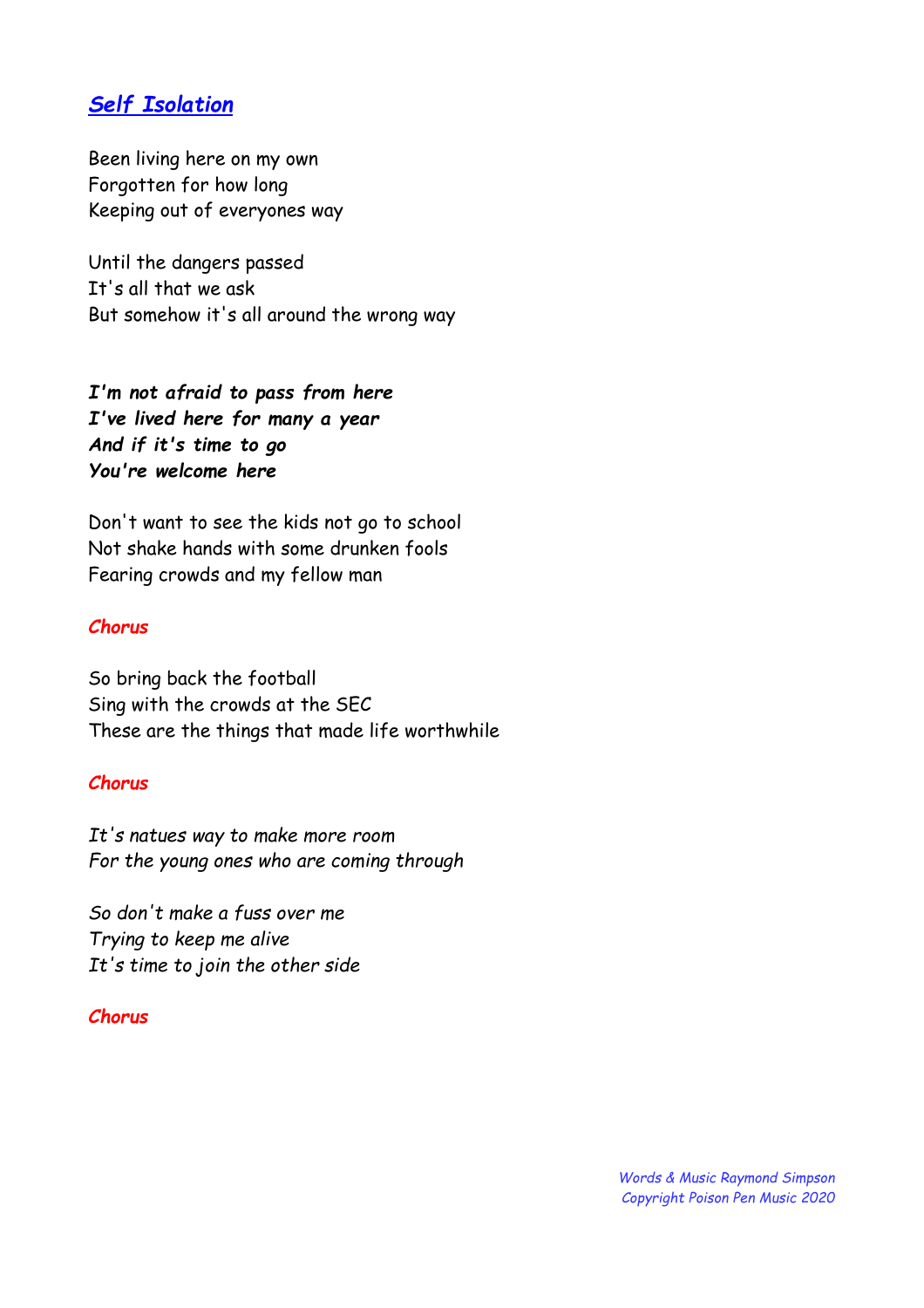## *Love will keep us together*

When the winds are blowing strong And the days don't last very long You'll find us deep within our caves Trying to keep warm

We keep our spirits up By singing all our favourite songs And when the winter solstice comes We dance and drink til dawn

*Love will keep us together Fear will only drive us apart Love will keep us together Fear will only drive us apart*

#### *Instrumental verse*

In the gloom of winter The shortest month of the year The deep snow and the frozen ground Can bring forth our deepest fears

#### **Chorus**

Has the sun forgotten us Have the gods forsaken us too Will we ever see the sunshine And the fruit and flowers bloom

I hear the cry of a new born child coming through the still air It's like a call from heaven that hope is still there

We come out from our sanctury With the sun high in the sky Our love held us together No-one had to die

#### **Chorus**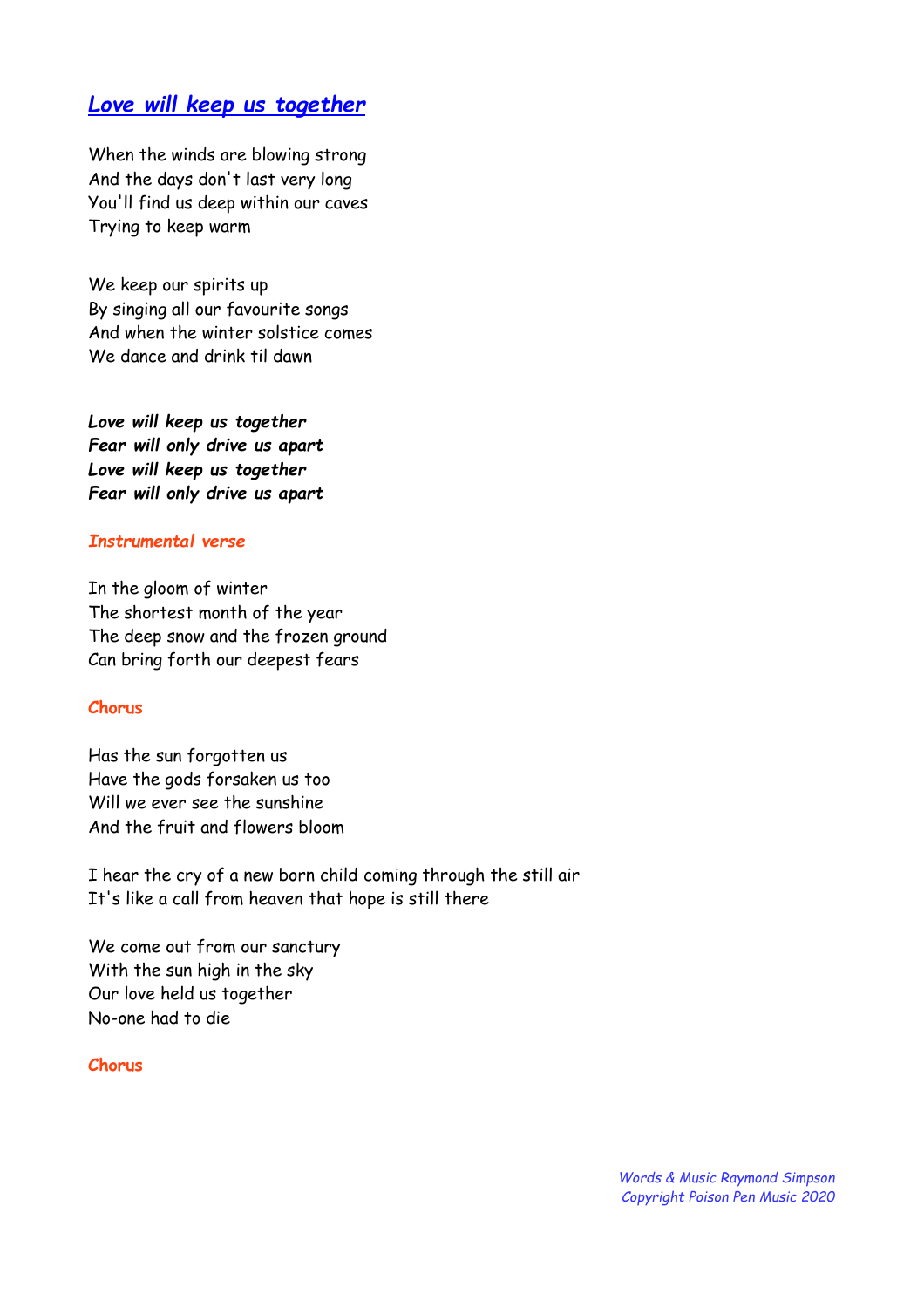## *Stay at Home*

You tell me that I've got to stay at home But I'm fed up of being here all alone I can't take it any more There's more to life than breathing alone So I'm gonna rebel And you can go to hell

Sitting staring at these four blank walls Makes me desperate to make some calls I order eerything on-line Just so that 'll stay safe and fine And I know I'll wait in all day But they won't be coming my way

I've forgotten what day of the week it is today Cause every day looks exactly the same I look out the window and stare Like a dog looking out for a hare Any movement any where And I'll be looking there

Tick tock time goes by Oh baby don't you cry Cause one day I'll see you again This won't last forver It can't last forver I won't let it last forever

Every day the politicians give us a daily briefing Say many words but say nothing new They re-assure us it's best to do as we're told But every day I'm getting another day old So I'm gonna rebel And they can go to hell

You tell me that I've got to stay at home But I'm fed up of being here all alone

> *Words &, Music Raymond Simpson Copyright Poison Pen Music 2020*